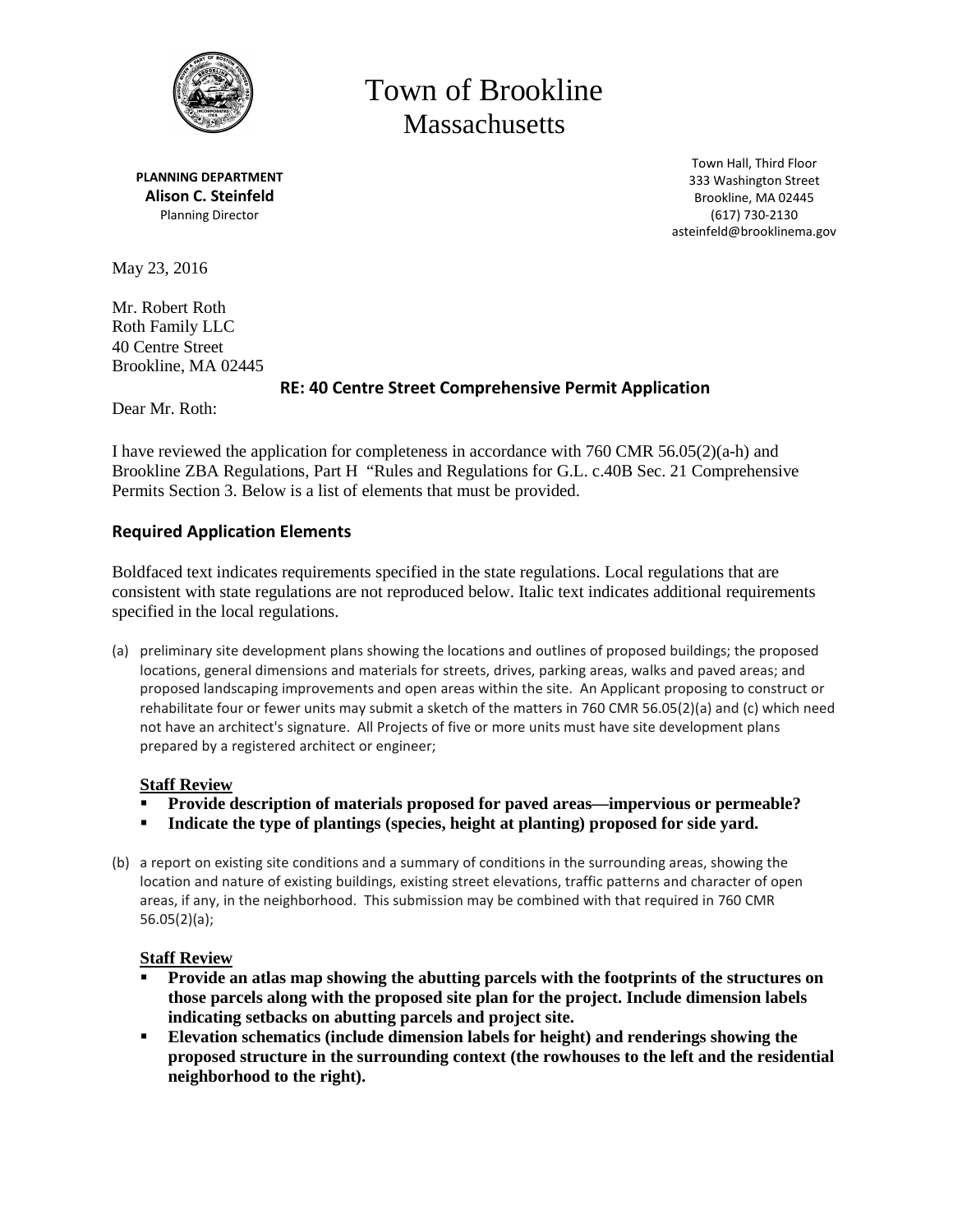(c) preliminary, scaled, architectural drawings. For each building the drawings shall be prepared by a registered architect, and shall include typical floor plans, typical elevations, and sections, and shall identify construction type and exterior finishes;

#### **Staff Review**

- **Provide a site section that shows the relative scale of the building in relation to the structure to its left and any changes in grade.**
- **Provide scaled elevation drawings of the proposed building not just renderings.**
- **Provide a full size version of scaled plans.**
- (d) a tabulation of proposed buildings by type, size (number of bedrooms, floor area) and ground coverage, and a summary showing the percentage of the tract to be occupied by buildings, by parking and other paved vehicular areas, and by open areas;

# **Staff Review**

- **Indicate what percentage of the project site consists of building coverage and paved areas.**
- (e) where a subdivision of land is involved, a preliminary subdivision plan

#### **Staff Review**

**Not applicable.**

(f) a preliminary utilities plan showing the proposed location and types of sewage, drainage, and water facilities, including hydrants;

*(vi) … Adequate supporting information shall be provided to demonstrate compliance by the Town's Stormwater Management Bylaws. If a waiver from full compliance is requested, the nature and reasons for the waiver shall be specified in detail.*

#### **Staff Review**

- **The project team has met with Peter Ditto, the Director of Engineering and Transportation, to discuss required materials that indicate the project is in compliance with Article 8.26 (on-site stormwater management). Mr. Ditto has not yet received updates to the conceptual plan showing compliance with Art. 8.26; however, he expects the applicant to submit them. To confirm, this is a required component of the application, and plans remain outstanding.**
- (g) the Project Eligibility letter, showing that the Applicant fulfills the requirements of 760 CMR 56.04(1);

#### **Staff Review**

- **PEL application was provided to the Town when Applicant submitted PEL to the subsidizing agency. Nothing further required.**
- (h) a list of requested Waivers.

# **Staff Review**

# **Nothing further required at this time.**

Additional requirements specified in Brookline ZBA Regulations:

- *(x) a list of each member of the development and marketing team, including all contractors and subcontractors, to the extent known at the time of Application. The Applicant shall also be required to disclose its relationship to all such entities;*
- *(xi) a list of all prior development projects completed by the Applicant, along with a brief description of each project*